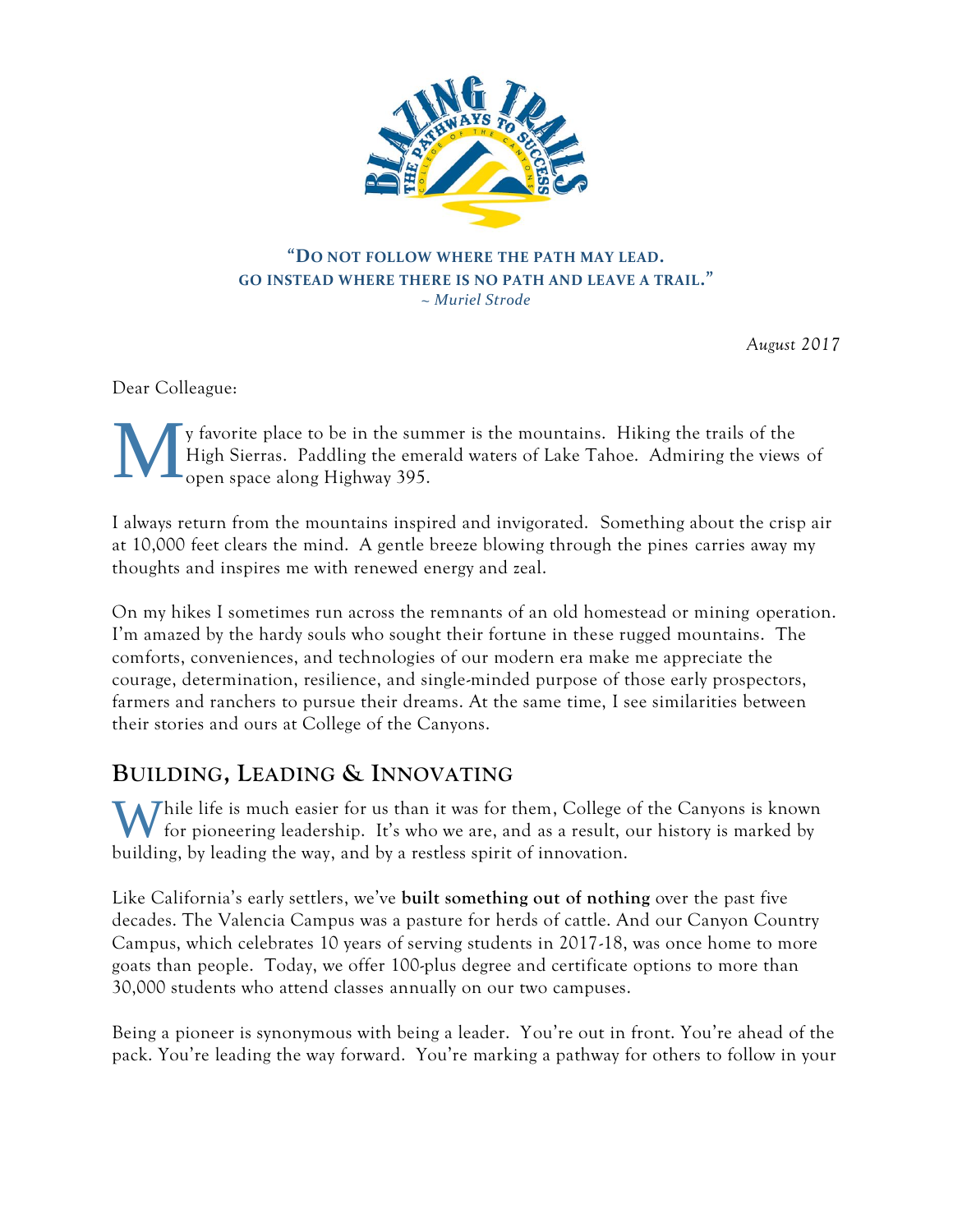footsteps. As a trailblazer, **you** create possibilities for others that did not exist before. That, of course, requires vision and an innovative spirit as you work to figure how to do things that have never been done before.

Our **leadership and innovation** can be seen in numerous accomplishments. It is what distinguishes us from the rest. It is a standard that we set for ourselves. From launching a Civic Engagement initiative, to implementing accelerated math and English classes, to creating new ADTs, this year we have continued to create new pathways to success for our students.

Embarking on the **acceleration initiative** was like hiking a new trail. The trail gives you an idea of what you might see, but the true beauty of the place is revealed only by visiting it. In the same way, the results of our acceleration efforts are beyond what we imagined. By helping students bypass remedial courses, we have reduced a significant barrier that kept many students from earning degrees. When you look at the difference in student achievement between

**"THERE HAS TO BE THIS PIONEER, THE INDIVIDUAL WHO HAS THE COURAGE, THE AMBITION TO OVERCOME THE OBSTACLES THAT ALWAYS DEVELOP WHEN ONE TRIES TO DO SOMETHING WORTHWHILE, ESPECIALLY WHEN IT IS NEW AND DIFFERENT."** *» Alfred P. Sloan*

2010-11 (before the changes were implemented) and 2016-17, the results are **astounding**.

- The overall graduation rate increased **61 percent**.
- The graduation rate of minority students jumped by **122 percent**.
- For Latino students, it was a **189 percent** increase.
- And for African-American students, it was **142 percent**.

Thanks to the leadership and innovation of our faculty, staff and administrators who championed the acceleration effort, these students experienced an amazing new pathway to success and achieved that which many did not think was possible. How great is that?

Likewise, by changing how new students are placed into math and English classes, our math and English faculty, along with our research and assessment teams, also addressed another key barrier that hampered students' abilities to reach their goals. Rather than relying solely on a standardized test to determine placement, we now review students' high school transcripts to see what classes they took and what grades they received and use that data to inform placement.

What we accomplished here reminds me of mining. You start digging in some place that looks promising, and strike a vein that yields more than you expected. We knew there was potential in changing our placement practices – but eureka! – the results are amazing.

- Now, **70 percent** of new students place into transfer-level courses versus 15 percent in the previous system.
- More importantly, students successfully pass the classes.
- Students save **\$1.3 million** in books and tuition costs and **97,200 hours** of class time by avoiding unnecessary classes.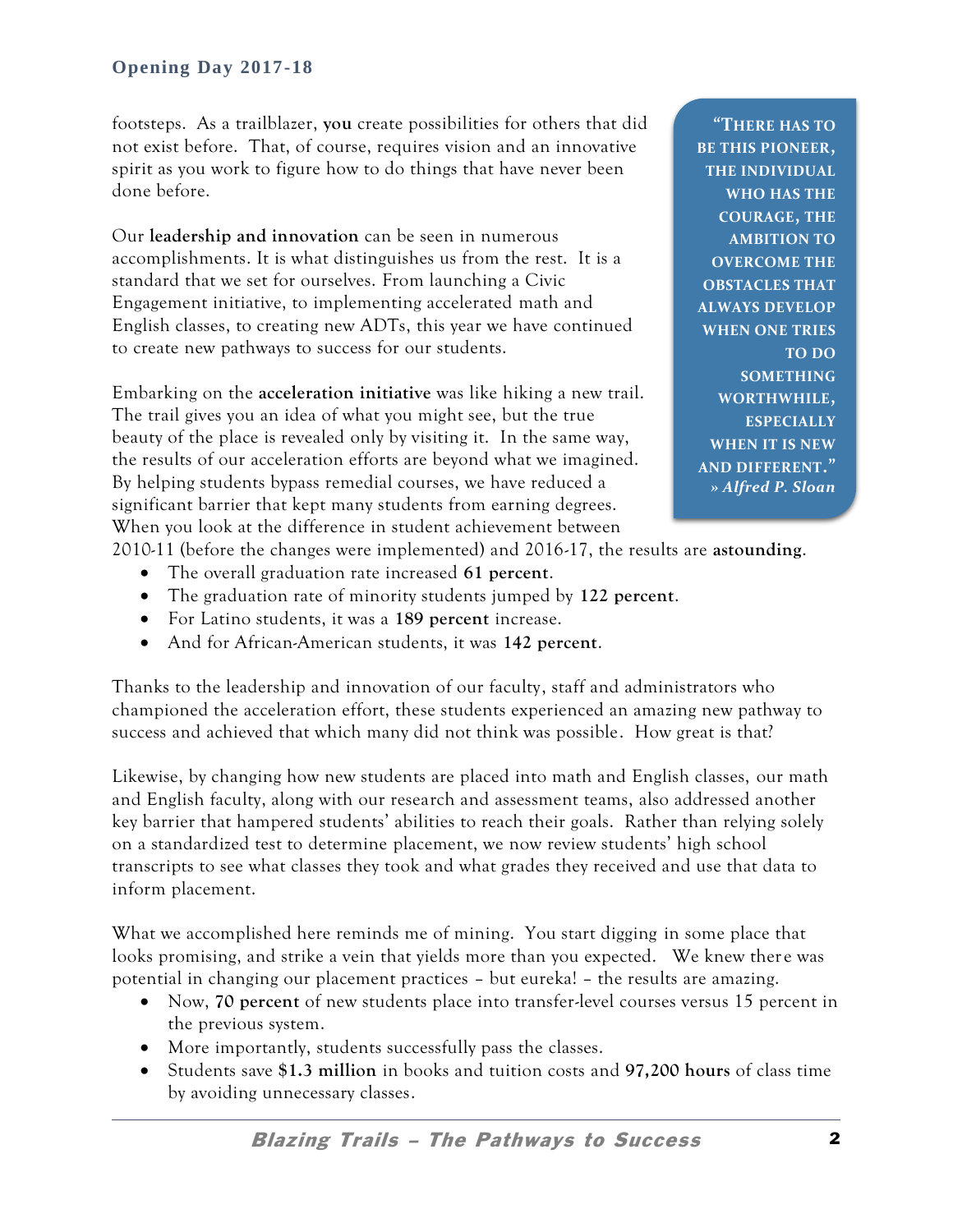Another new path we've opened for students recently is our **First-Year Promise** program. Last spring, we were among **only 14 colleges selected** out of 51 applicants to receive a **\$750,000 grant** from the state Chancellor's Office to launch our promise program.

FYP gives qualified students the opportunity to attend College of the Canyons for free during their first year of study. It is exclusively for first-time, full-time enrolled freshmen who have applied to and been accepted into the program.

We received more applicants than we had spots available, but the students who were not selected for FYP were still welcomed to the campus. Our Outreach team followed up with every student to help them register for classes and find their place at College of the Canyons, because education matters.

Another trail-blazing venture is under way that you'll hear more about soon. We are one of 20 California Community Colleges recently selected to join the **California Guided Pathways** project.

**"THE PERSON WHO FOLLOWS THE CROWD WILL USUALLY GO NO FURTHER THAN THE CROWD. THE PERSON WHO WALKS ALONE IS LIKELY TO FIND HIMSELF IN PLACES NO ONE HAS EVER SEEN BEFORE."** *» Albert Einstein*

(This is more selective than the state Chancellor's Office Pathways initiative that was funded for 2017-18.)

The goal is to shift colleges away from the traditional "cafeteria" mindset where students pick and choose among majors. Instead, students will:

- Benefit from a structured experience from registration to graduation.
- More quickly choose a major.
- Focus on the courses needed to complete that major.
- Access the support services that will help them achieve their goals.

This effort will include every department engaged in direct service to students at the college. It will change how we do business, yield significant improvements in student achievement, and further demonstrate our college's commitment to leading the way in adopting innovative and effective completion practices. Its success will depend on you and your colleagues.

We continue to remove barriers related to affordability that can block our students on their path toward completing a degree or preparing for a career. Textbooks represent one of the most significant cost barriers, but as you know, **open educational resources** (OER) offer a promising alternative. Our students are fortunate that rather than using traditional textbooks, more and more faculty are opting for OER – teaching and learning materials that have been released in the public domain or under an intellectual property license. Students access these learning resources for free online, or purchase printed editions for a small fee to cover the cost of the copies. Using OER materials saves our students approximately \$3 million each year.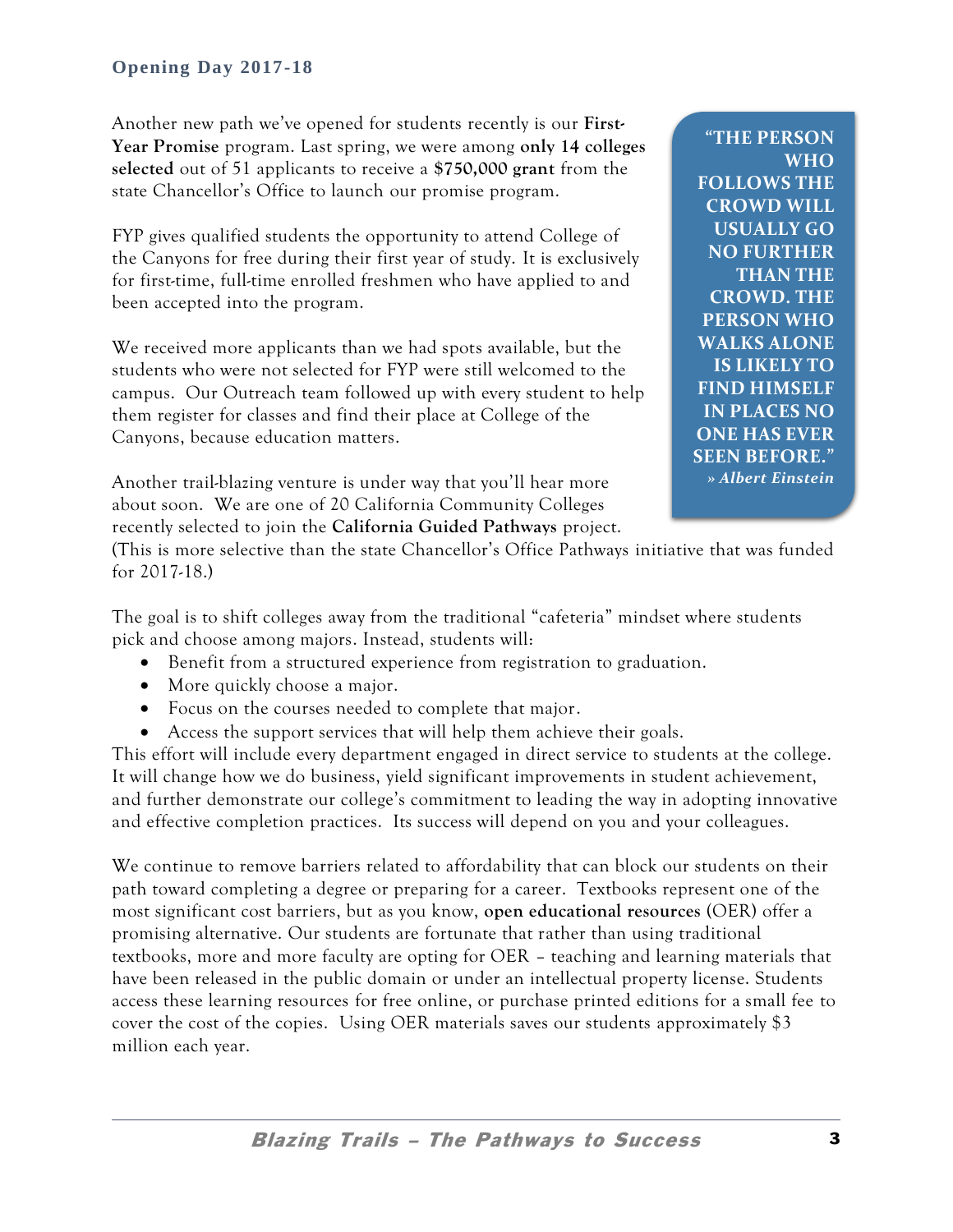Our leadership and innovation have delivered real results for our students, and helped to remove barriers that can block their pathways to success.

## **COLLABORATION DELIVERS RESULTS**

hese are just a few of the most recent examples of how the faculty, staff, and administrators at College of the Canyons have not only led the way to blaze new trails to success for our students, but also served as an example for other colleges to follow. Here are more accomplishments from the past year that T

**"IF YOUR DREAMS DO NOT SCARE YOU, THEY ARE NOT BIG ENOUGH."** *» Ellen Johnson Sirleaf*

demonstrate how our collaborative spirit enabled us to expand opportunities for students and enhance our service to the community. Working together as a team of talented professionals, we:

- Set a new record for the **largest graduating class** 2,046 students, an increase of 40 percent over the Class of 2015 – and the number of degrees awarded – 2,531, an increase of **86 percent** over two years.
- Generated **\$ 16,067,015** in grant revenue to expand what and how we support our students – another new record!
- Earned our **third consecutive** Western State Conference Supremacy Award for the athletic and academic accomplishments of our 300 student-athletes.
- Launched the **first apprenticeship program** in California to train students in the logistics industry in partnership with AMS Fulfillment.
- Received approval of our mid-term accreditation, plus a **two-year extension** on submitting our next self-study report, which reflects the Accrediting Commission's confidence in our operations, outcomes, leadership, and governance.
- Earned the **No. 2 completion rate in California** as measured by the Student Success Scorecard. Nearly 80 percent (79.4%) of our college-prepared students complete a degree or certificate, or are prepared to transfer to a four-year university.
- Achieved the **No. 1 transfer rate in Los Angeles County**. The percentage of our students who transfer to a four-year university leads all 21 community colleges in L.A. County.
- Ranked among the **top 15 community and career colleges in the nation** for alumni salary potential. PayScale's 2016-2017 College Salary Report showed COC's graduates move into high-paying jobs after completing their classes.
- Welcomed a team of experts assembled through the statewide **Institutional Effectiveness Partnership Initiative** (IEPI) to help us implement best practices for expanding our non-credit offerings.
- Continued to expand the assistance we provide to local business and industry under the **Doing What Matters** framework, in turn strengthening the local work force and bolstering the region's economy.
- Initiated a **partnership with USC** to have interns from their School of Social Work provide counseling services in our Veterans Resource Center.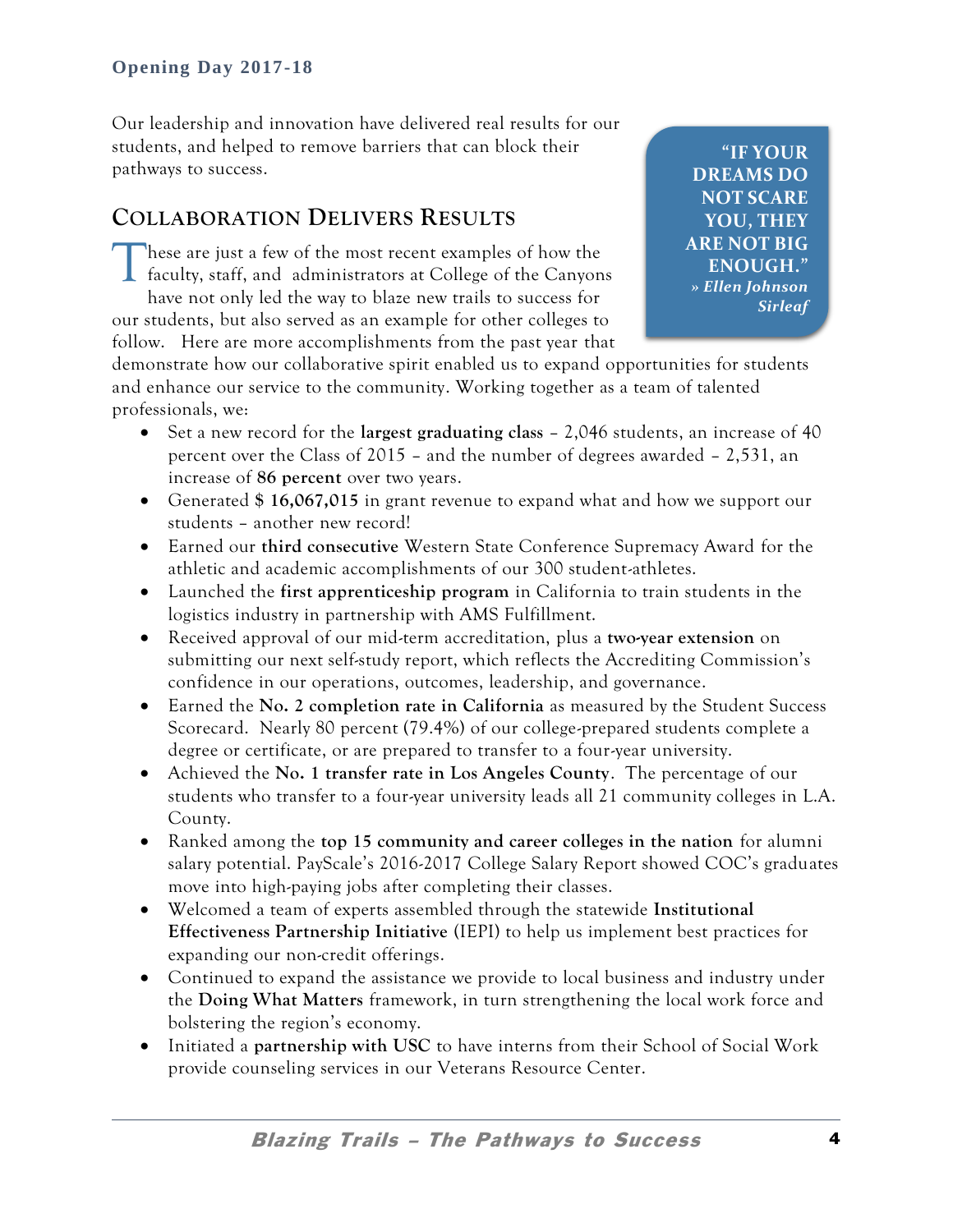- Organized and hosted a **communitywide conference on human trafficking** to call attention to an issue that many people assumed was not a problem in Santa Clarita.
- Received our  $13<sup>th</sup>$  contract from the California Employment Training Panel (ETP), which will provide **\$548,205** to conduct skills training for employees at local companies, and brings our total amount of ETP contracts awarded to **\$4 million**.
- Achieved a **top-25 national ranking** in *Washington Monthly* magazine's first-ever list of "Best Two-Year Colleges for Adult Learners."
- Celebrated the accomplishments of our academic teams, including **Future Business Leaders of America, Model United Nations, and Forensics**, which won numerous awards, often while competing against four-year universities.
- Led all California community colleges with five players selected for the **Women's Soccer Academic All-State team**.
- Received the 2017 **Outstanding College Work Experience and Internship Program** Award from the California Internship and Work Experience Association.
- Installed **water-saving artificial turf** on our soccer fields through a partnership with the Castaic Lake Water Agency.
- Envisioned, organized, and hosted the **Cancer Awareness and Resource Expo,** which gave our community the opportunity to learn from the expertise of renowned cancer doctors and researchers.
- Were recognized as the 2016 **Top Performing Small Business Development Center** within the Los Angeles region.
- Won the **California Community College Classified Senate Model Senate** award in recognition of our local senate's leadership and innovation.
- Claimed the North American Association of Environmental Education Award for **outstanding service in environmental education** by SCEEC (Santa Clarita Environmental Education Consortium).
- Received the Outstanding Achievement Award from the South Bay Workforce Investment Board for attaining a **100 percent placement rate** for graduates of the FastTrack CNC Operator Program.
- Opened **a second MakerSpace**, bringing 3D printing and hands-on tutorials to the Canyon Country Campus, and received a **\$311,432 grant** from the state Chancellor's Office to expand hours and services at both MakerSpace locations.

# **WHAT IT TAKES TO BE A TRAIL BLAZER**

That's an impressive list of accomplishments that sets our college apart. So what's our secret? Why aren't all California Community Colleges blazing the same trails? What secret? Why aren't all California Community Colleges blazing the same trails? What makes us unique?

We are defined by certain traits that enable us to achieve what others wouldn't dream of even starting. We have: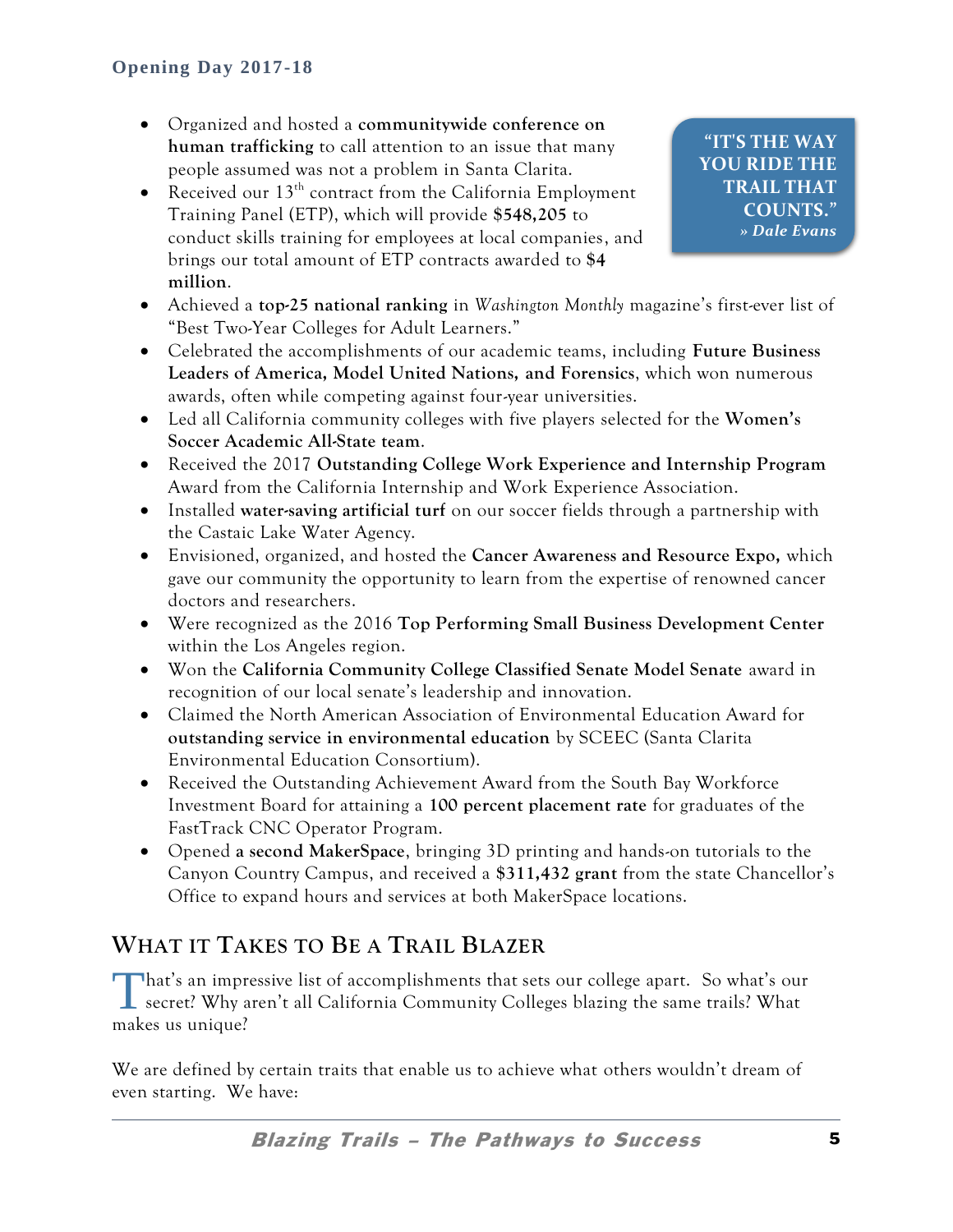- Confidence
- Courage
- Teamwork
- $\bullet$  Focus
- Resilience

These qualities are especially evident among the faculty, staff, and administrators at College of the Canyons, and they enable us to create new pathways to success for our students and the community.

## **Confidence**

**We go boldly in new directions, resolute in our belief that if we can imagine it, we can accomplish it.** With the confidence that comes from past success, and in the talent and capabilities of our team, we are inspired to not only create new ideas, but also to carry them through to implementation. Whether it's designing a degree program that uses only OER course materials, launching a vibrant Civic Engagement Initiative, or planning a biodiversity initiative for the Canyon Country Campus, we consistently make our dreams a reality.

**"WE KEEP MOVING FORWARD, OPENING NEW DOORS, AND DOING NEW THINGS, BECAUSE WE ARE CURIOUS AND CURIOSITY KEEPS LEADING US DOWN NEW PATHS." »** *Walt Disney*

Our confidence inspires a prevailing attitude of enthusiasm and "can do" spirit that helps our college stand out and make it attractive to students.

- It is evident in every smile you offer a student when they register.
- It is evident in every question you patiently answer during office hours.
- It is evident in the pride with which you do your work.

From your confidence, it's clear when you are engaged and feel a profound connection to what you do. As a result, **you** who help us move forward and blaze new trails of opportunity.

## **Courage**

Going where others haven't gone before also requires courage. To me, the definition of courage is simple. It's **a willingness to try**. Having an idea is one thing. Acting on it is another. It's not always easy to move forward with something new – to go from idea to action. Trying requires courage. And courage is necessary for results. Like Muhammad Ali said, "He who is not courageous enough to take risks will accomplish nothing in life."

With attitude and courage at College of the Canyons, we:

- Leap and risk.
- **Drive away our fear** and replace it with action.
- Realize that this is a place where action pays off. When we move in new directions, we discover amazing results, and inspire others to follow in our footsteps.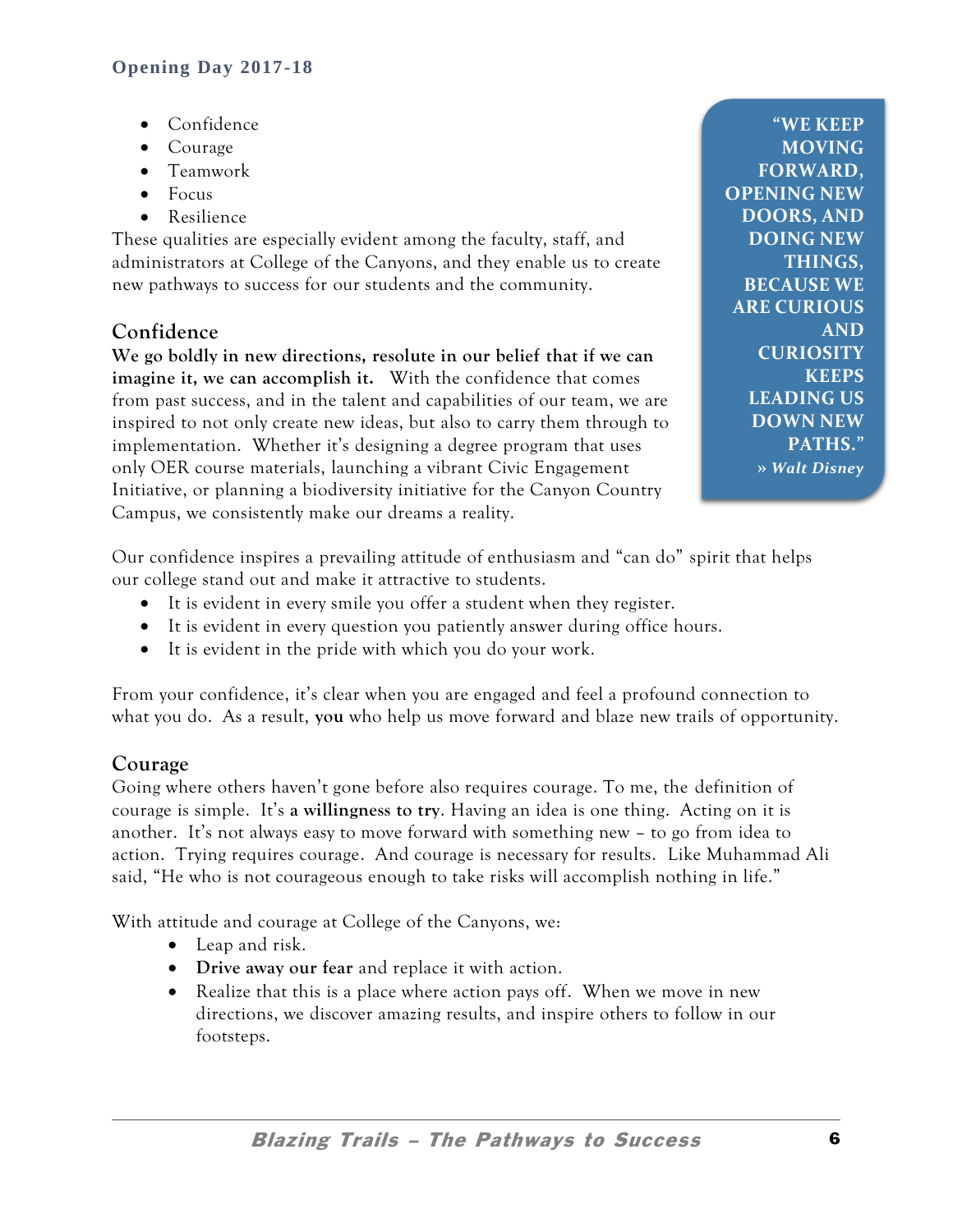Our humor; our desire to be good, better and best; our ability to respond; to coordinate and cooperate; and our ability to shape change and the propensity to risk doing inspires in each of us the courage to employ a growth mindset in what we tell ourselves we are capable of doing and becoming.

Change starts when someone sees the next step and has the courage to act. As Henry Ford said, "One of the greatest discoveries a man makes, one of his great surprises, is to find he can do what he was afraid he couldn't do."

## **Teamwork**

Our courage is inspired by confidence in those around us. We are a collection of bright, talented individuals who together make a dynamic combination. We become more effective when **we believe we CAN** do it and work together to make it happen.

**"TO THE WRONGS THAT NEED RESISTANCE, TO THE RIGHT THAT NEEDS ASSISTANCE, TO THE FUTURE IN THE DISTANCE, GIVE YOURSELVES." »** *Carrie Chapman Catt*

The passage of Measure E stands as an amazing example of the power of our belief in each other, and our willingness to pull together in pursuit of what some said was an impossible goal. We ignored the naysayers, and we did it. Now, after forming a citizens' oversight committee and selling our first \$50 million of bonds, we're moving ahead to make the improvements to our campuses that we promised the voters.

The COC team is extraordinarily strong, because **you** and your colleagues use an amazing **array of talents** to make substantial, creative, and organization-shaping contributions. By giving of yourself, sharing your confidence and courage, and serving as an inspiring role model to students and colleagues alike, **you change lives** – one person at a time.

Teamwork will be more important than ever as we say goodbye to more than 40 of our colleagues who retired this past year. Nearly every department on campus will welcome a new employee into their midst as we hire replacements in the coming months. I know that our new team members will be **welcomed with open arms** and quickly learn why this is such a special place to work. They will experience the warmth, care, and compassion that characterizes the Cougar Family, and immediately be made to feel at home here.

The opportunity to add new members to our team brings with it a powerful reminder that the **strength of our team lies in its diversity**. In the past year, we have hired 60 new employees. Our team is a wonderful blend of every segment imaginable. With the variety of age, culture, and gender represented, we are enriched by equally varying opinions and ideas, and we are better able to understand, relate to, and assist our students.

#### **Focus**

Another element critical to our success in blazing new trails is our ability to focus. By that I mean our ability to **remember where we're headed and why**. We keep in mind what's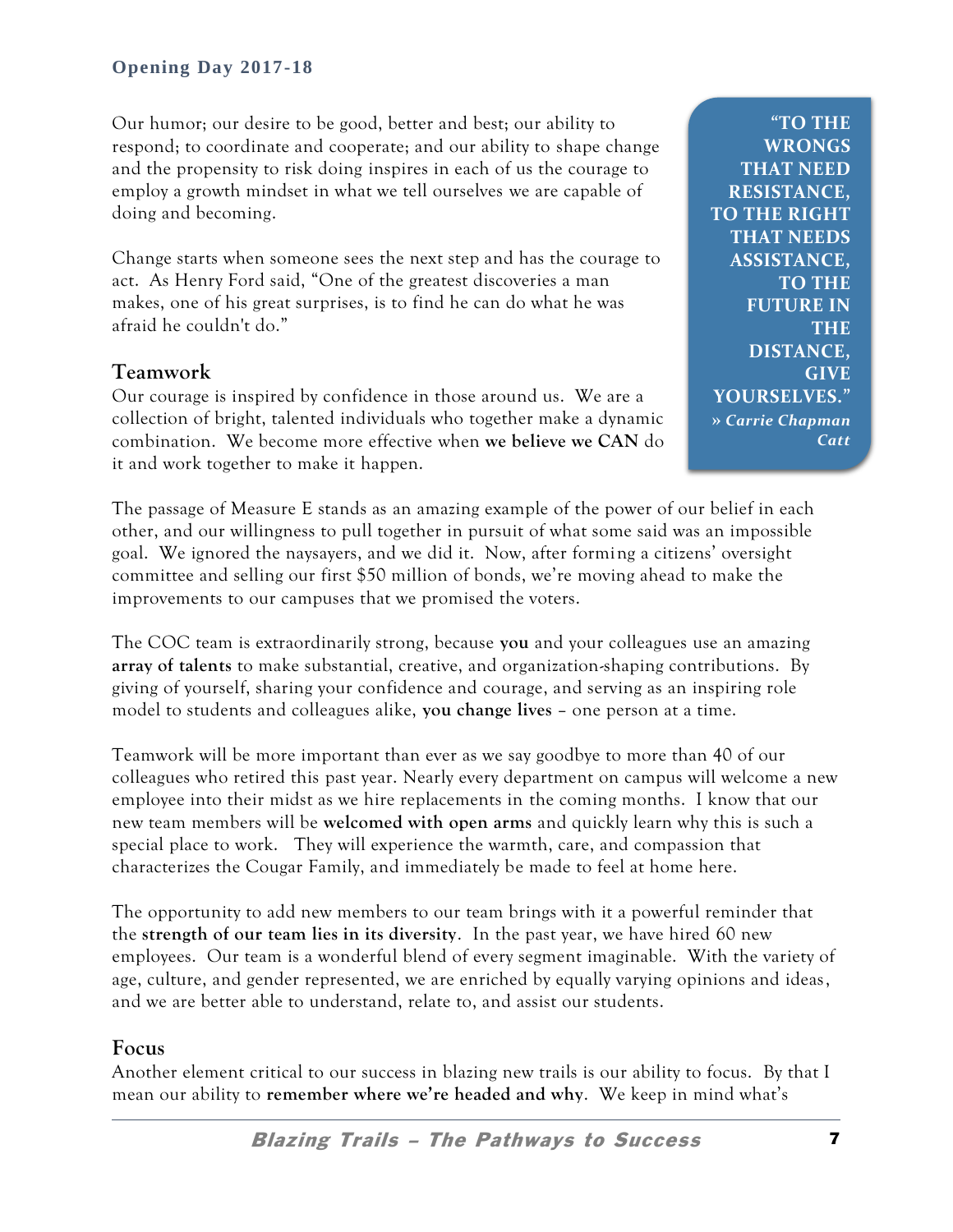important. We don't let distractions divert our attention, siphon our energy, or dampen our attitude.

Our job is to **do what's best for students**, regardless of what department we're in – whether that's launching the Guided Pathways Project, revamping our assessment practices, retooling remedial education, expanding open educational resources, initiating First-Year Promise, and even changing how we sell

**"MAKE HISTORY, DON'T TELL STORIES." »** *Constance Chuks Friday*

student parking permits. The focus of these efforts is enhancing what we do for students, and ultimately improving their chances of successfully achieving their goals at College of the Canyons.

The interaction of our energy, enthusiasm, attitude, and passion permit the focus that enables us to implement these changes. We're focused on the outcome and what it will mean for students. We're not, as in some other colleges, worried about what's best only for our own departments. At College of the Canyons, we:

- Strive to break down silos and initiate collaboration across departments.
- Help others get the job done rather than worrying about who gets the credit.
- Go the extra mile and do whatever it takes to see a project through to successful completion instead of saying, "That's not my job."
- Remember that attitude is contagious and inspire others with our enthusiasm.
- Take responsibility and own up to mistakes rather than pointing fingers.
- Engage, because it matters to our students!

At this time in the California Community College system's evolution and bold vision for itself, we're moving forward and accomplishing our goals while others wander in circles.

## **Resilience**

Charting new paths requires **an ability to bounce back** from missteps. Where there is no trail, you sometimes encounter obstacles. Deep snow. Towering cliffs. Roaring rivers. Inherent in being a trailblazer is the ability to continue moving forward in spite of adversity. You go through. You go over. Or you go around. Whatever it takes, you find a way. But you don't let roadblocks stop you.

It takes confidence to **keep moving forward** when the going gets tough. When we face adversity, we bounce back from barriers and hurdles. Why? We see barriers as largely external, temporary, and surmountable. Whether it's quickly restoring air conditioning to the campus after a weekend power outage, or passing a bond measure to provide construction funding when the state won't, we find a way to get it done.

While no one volunteers to experience adversity, the resilience required to overcome it is one of the most powerful catalysts for change. How you deal with the unexpected separates those who fail from those who break through to achieve their goals. You see that every day with our students. Adversity often brings them here. They weren't planning to return to school, but they lost a job or lost a spouse and now find themselves looking for a new way to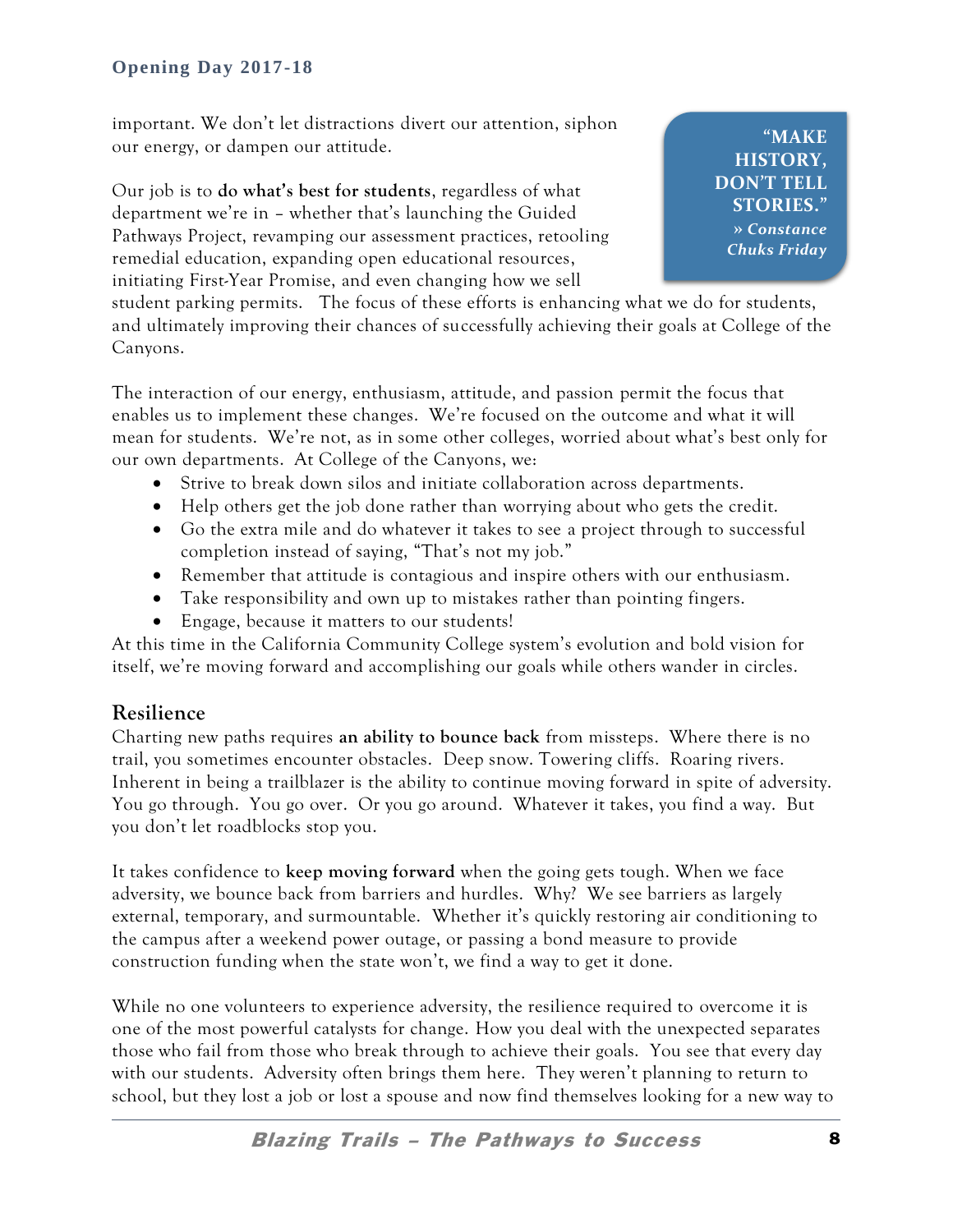support their families. Others see education threatened by adversity in multiple forms. They have every intention of graduating from college, but face obstacles like financial pressures, family obligations, a daunting work schedule, or a lack of support from those who don't believe they can do it. But whatever the challenge, you help our students find a way to make it work, and enable them to keep moving down the pathway to their success.

**"GO AS FAR AS YOU CAN SEE; WHEN YOU GET THERE, YOU'LL BE ABLE TO SEE FARTHER."** *» J.P. Morgan*

# **HOW WILL WE BE LEADING THE WAY IN 2017- 18?**

As I look at the year ahead, I am reminded of the views afforded from the high elevation passes in the Sierra Nevada. Getting there requires determination and sustained effort  $\bigcap$  passes in the Sierra Nevada. Getting there requires determination and sustained effort over many miles, but the views are worth every step. It's a perspective you can't get anywhere else. Behind you lies the trail you've traveled to that point. And, before you, the trail to come stretches into the distance. You can see some of where you're headed, maybe catch a glimpse of the amazing scenery ahead, but you don't know for sure what's coming.

We're at one of those unique points as a college, and as a system of 114 community colleges in California. Thanks to the collaboration of faculty, staff, and administrators, College of the Canyons has made remarkable strides forward through the development and implementation of the Student Success and Support Program (3SP), Student Equity, Associate Degrees for Transfer, and the Institutional Effectiveness Partnership Initiative, and other innovative programs.

Now, new initiatives on the horizon promise even more benefit for students:

- The Chancellor's Office statewide "Learn by Doing" marketing campaign rolling out this fall will showcase the opportunities available through career education.
- The Strong Workforce Stars program highlights career education programs at individual colleges where students show significant gains in factors important for advancing social mobility – a substantial increase in earnings, attainment of a living wage and a job closely matched with the field of study. Congratulations are in order to the four COC programs that earned spots on the initial list: Emergency Medical Technician, Administration of Justice, Fire Technology and Water Technology.
- A \$150 million state budget allocation will enable the Chancellor's Office to roll out a statewide Pathways initiative where every college will be expected to retool their processes to help students identify pathways of study that lead to specific degrees or careers, select a pathway, stay on that pathway, and ultimately complete their goal. We already have a jumpstart on this process thanks to our participation in the *California Guided Pathways* program.

These efforts are inspired by the Chancellor's Office newly released "Vision for Success" report, which points the way forward for California Community Colleges. Specifically, it sets ambitious goals for the system to achieve in the next five years, including: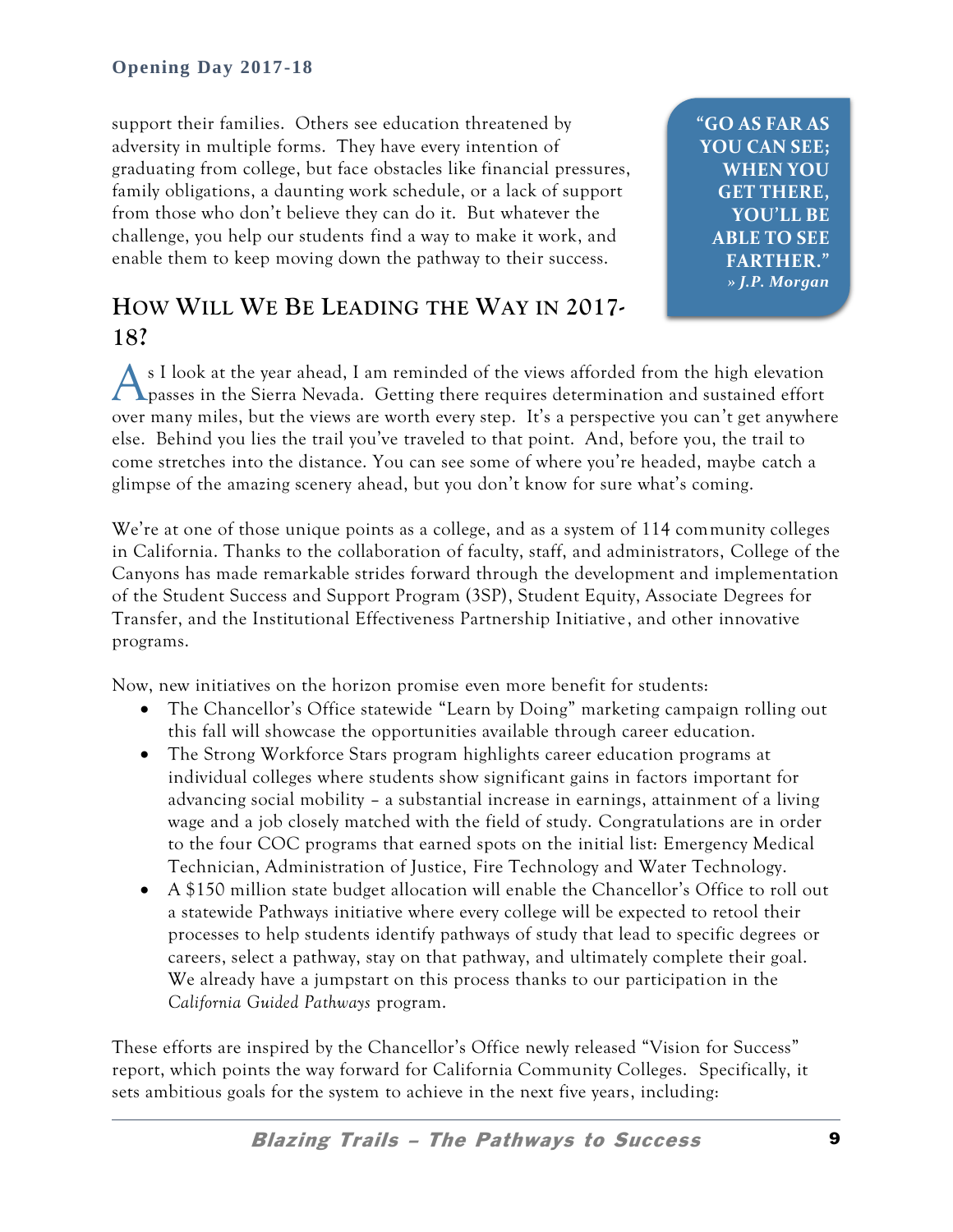- Increase the number of students who acquire degrees, credentials, certificates, or skill sets that prepare them for an in-demand job.
- Increase annual student transfers to a UC or CSU campus.
- Decrease the average number of units accumulated by CCC students earning associate degrees.
- Increase the percent of exiting CTE students employed in their field of study.
- Reduce equity gaps through faster improvements among traditionally underrepresented student groups.
- Reduce regional achievement gaps through faster improvements among colleges located in regions with the lowest educational attainment of adults.

The "Vision for Success" also clearly states core commitments to guide the system toward achieving the goals and realizing its full potential to meet California's workforce needs:

- Focus relentlessly on students' end goals.
- Always design and decide with the student in mind.
- Pair high expectations with high support.
- Foster the use of data, inquiry and evidence.
- Take ownership of goals and performance.
- Enable action and thoughtful innovation.
- Lead the work of partnering across systems.

These commitments are familiar to us at College of the Canyons. They mirror our own approach to serving students and meeting the needs of the community, and they will be reflected in our own efforts to blaze new trails in the coming year. We will:

- Break ground on the 55,000-square-foot **Science Center at the Canyon Country Campus**, which will bring eight new labs online for students and help alleviate the long waitlists that STEM majors experience when trying to register for lab classes.
- Begin building a much-needed **parking structure on the Valencia Campus** where Lot 7 is located, bringing 1,000 new parking spaces to the campus.
- Implement a faster and **easier ordering process for student parking permits**, part of our ongoing efforts to enhance student services through technology.
- Launch the state's first **Gig Economy pilot project**, which will help students build careers in self-employment through the online "gig" economy.
- Expand the hours and services of our Makerspace, thanks to a **\$311,432 grant** from the state Chancellor's Office.
- Continue to **lead the OER movement** by expanding our use of OER materials and inspiring other colleges to follow in our footsteps.
- Collect cosmic dust particles through NASA's High Altitude Student Platform (HASP) project, which will feature COC as the only community college team to have a student experiment carried onboard the scientific balloon this year.

**"THE BEST VIEW COMES AFTER THE HARDEST CLIMB."**